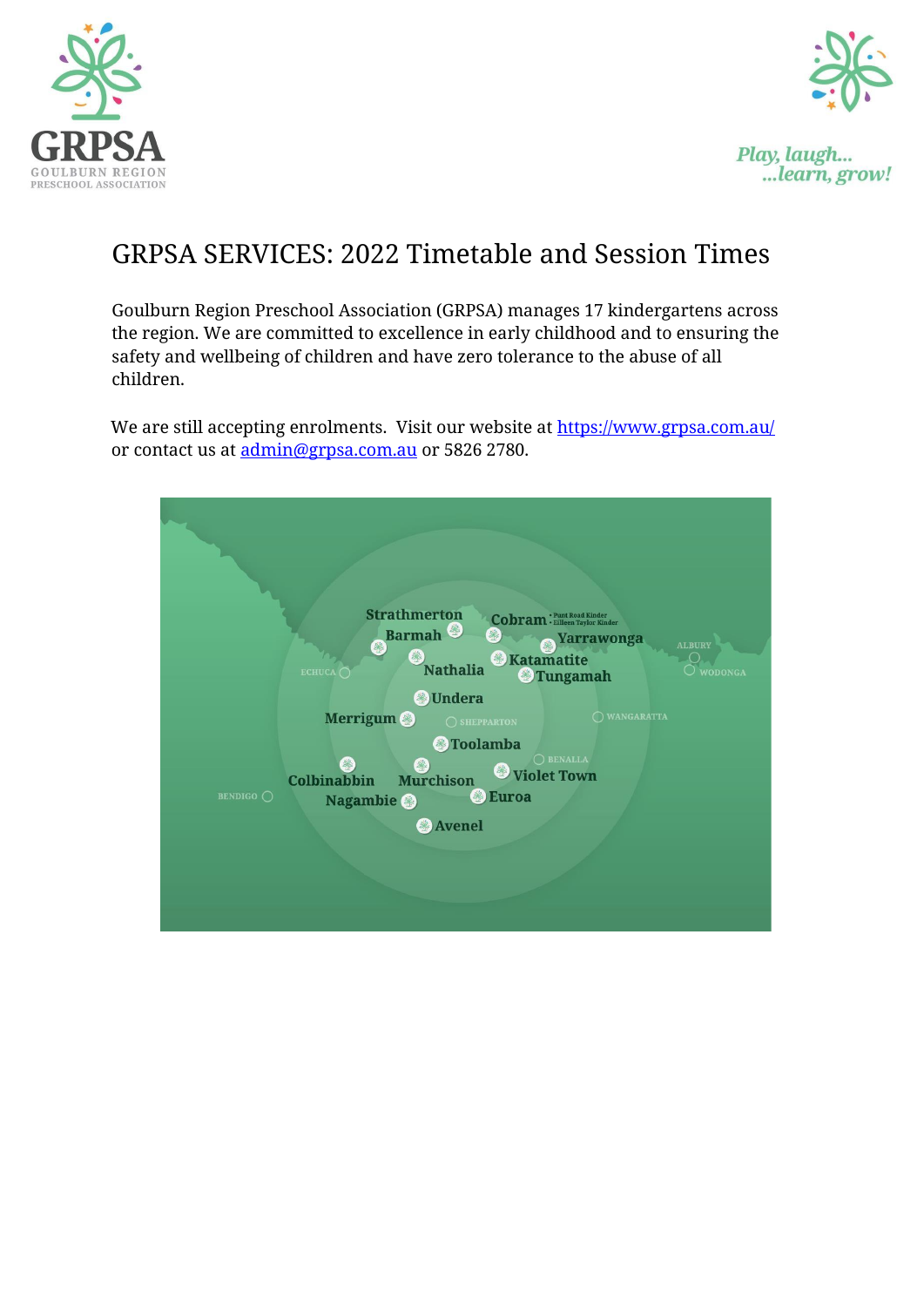# **2022 Service Timetables**

| <b>Monday</b>                                          | <b>Tuesday</b>                                         | <b>Wednesday</b>                                    | <b>Thursday</b>                                        | <b>Friday</b>                                          |
|--------------------------------------------------------|--------------------------------------------------------|-----------------------------------------------------|--------------------------------------------------------|--------------------------------------------------------|
| <b>Before Care</b><br>6:30am-8:30am                    | <b>Before Care</b><br>6:30am-8:30am                    | <b>Before Care</b><br>6:30am-8:30am                 | <b>Before Care</b><br>6:30am-8:30am                    | <b>Before Care</b><br>6:30am-8:30am                    |
| 4 YO Bottlebrush<br>8:30am-1:30pm                      | 4 YO Bottlebrush<br>8:30am-1:30pm                      | 4 YO Bottlebrush<br>8:30am-1:30pm                   |                                                        |                                                        |
|                                                        |                                                        | 4 YO Banksia<br>8:30am-1:30pm                       | 4 YO Banksia<br>8:30am-1:30pm                          | 4 YO Banksia<br>8:30am-1:30pm                          |
| 3 YO Kinder<br>8:30am-1:30pm                           | 3 YO Kinder<br>8:30am-1:30pm                           |                                                     | 3 YO Kinder<br>8:30am-1:30pm                           | 3 YO Kinder<br>8:30am-1:30pm                           |
| After Kinder<br>Care<br>1:30pm-3:30pm<br>3:30pm-6:00pm | After Kinder<br>Care<br>1:30pm-3:30pm<br>3:30pm-6:00pm | After Kinder Care<br>1:30pm-3:30pm<br>3:30pm-6:00pm | After Kinder<br>Care<br>1:30pm-3:30pm<br>3:30pm-6:00pm | After Kinder<br>Care<br>1:30pm-3:30pm<br>3:30pm-6:00pm |

### **Avenel Preschool | 31 Watson Street, Avenel | avenel.kin@kindergarten.vic.gov.au**

### **Barmah | 16 Schier Street, Barmah | barmah.kin@kindergarten.vic.gov.au**

| <b>Monday</b>        | <b>Tuesday</b> | Wednesday | <b>Thursday</b>        | Friday               |
|----------------------|----------------|-----------|------------------------|----------------------|
| 3 and 4 YO<br>Kinder |                |           | 3 and 4 YO<br>Kinder   | 3 and 4 YO<br>Kinder |
| $9:15$ am- $3:15$ pm |                |           | 9:15am-3:15pm<br>(alt) | $9:15$ am- $3:15$ pm |
| Occasional Care      |                |           |                        | Occasional Care      |
| $9:15$ am $-3:15$ pm |                |           |                        | $9:15$ am- $3:15$ pm |

### **Colbinabbin | Recreation Reserve, Colbinabbin | colbinabbin.kin@kindergarten.vic.gov.au**

| <b>Monday</b> | <b>Tuesday</b>       | Wednesday            | <b>Thursday</b>      | Friday |
|---------------|----------------------|----------------------|----------------------|--------|
|               | 3 and 4 YO<br>Kinder | 3 and 4 YO<br>Kinder | 3 and 4 YO<br>Kinder |        |
|               | $9:00$ am-2:30pm     | $9:00$ am-2:30pm     | $9:00$ am- $1$ pm    |        |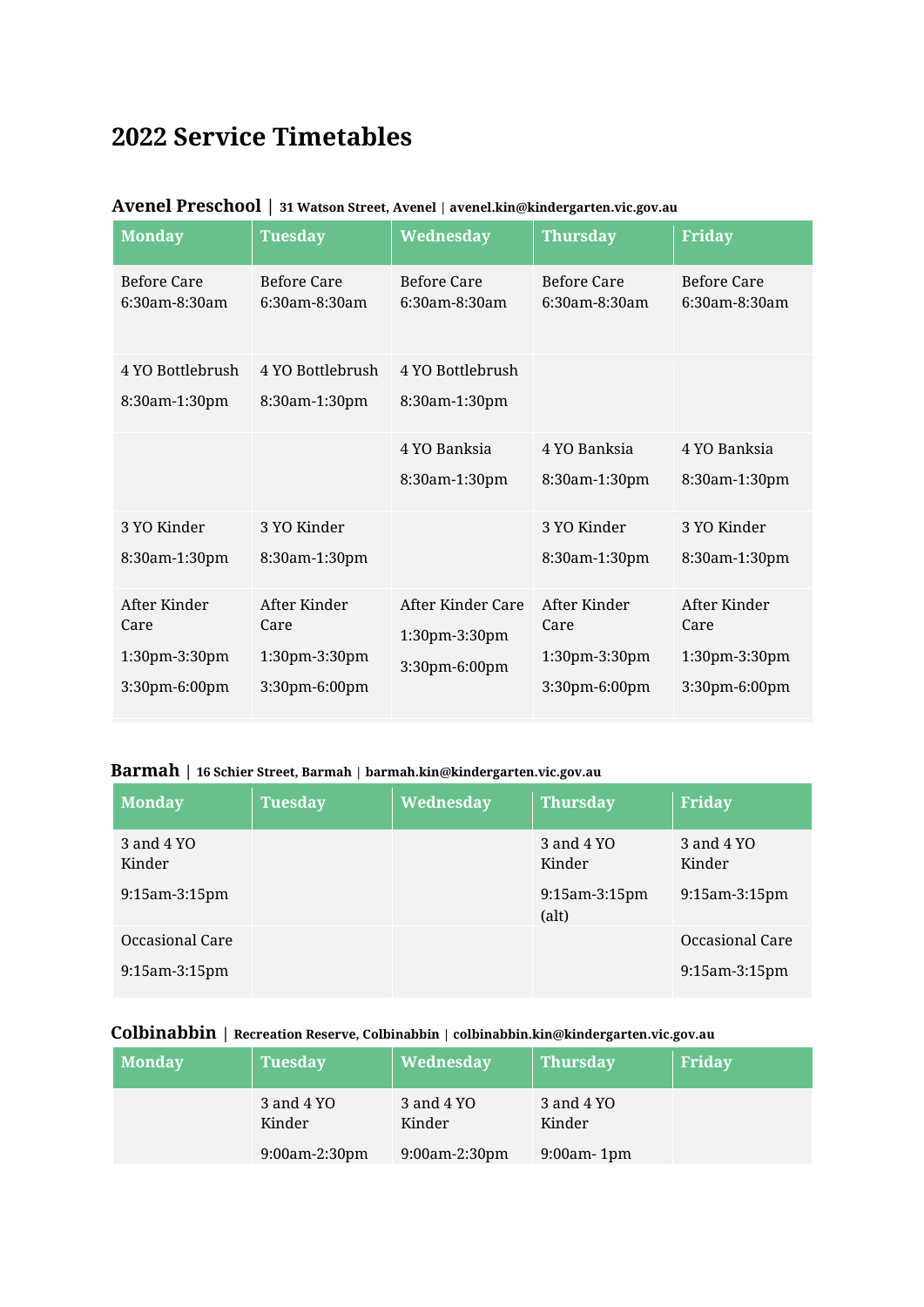|  |  | Eilleen Taylor Kindergarten   5 Hay Ave, Cobram   eilleen.taylor.kin@kindergarten.vic.gov.au |  |
|--|--|----------------------------------------------------------------------------------------------|--|
|--|--|----------------------------------------------------------------------------------------------|--|

| <b>Monday</b>     | Tuesday           | Wednesday                       | <b>Thursday</b>   | <b>Friday</b>     |
|-------------------|-------------------|---------------------------------|-------------------|-------------------|
| 4 YO Group A      | 4 YO Group A      | 4 YO Group A                    |                   |                   |
| 8:30am-2:30pm     | 8:30am-2:30pm     | (alt)                           |                   |                   |
|                   |                   | $8:30$ am-2:30pm                |                   |                   |
|                   |                   | 4 YO Group B (alt) 4 YO Group B |                   | 4 YO Group B      |
|                   |                   | 8:30am-2:30pm                   | 8:30am-2:30pm     | 8:30am-2:30pm     |
| After Kinder Care | After Kinder Care | After Kinder Care               | After Kinder Care | After Kinder Care |
| $2:30$ pm-5:45pm  | $2:30$ pm-5:45pm  | $2:30$ pm-5:45pm                | $2:30$ pm-5:45pm  | $2:30$ pm-5:45pm  |

#### **Euroa | 46A Kirkland Ave, Euroa | euroa.kin@kindergarten.vic.gov.au**

| <b>Monday</b>        | <b>Tuesday</b>       | Wednesday     | <b>Thursday</b>      | <b>Friday</b> |
|----------------------|----------------------|---------------|----------------------|---------------|
| 4 YO Kinder          | 4 YO Kinder          | 4 YO Kinder   | 4 YO Kinder          |               |
| 8:45am-1:45pm        | 8:45am-1:45pm        | 8:45am-1:45pm | 8:45am-1:45pm        |               |
| 3 YO Kinder          | 3 YO Kinder          | 3 YO Kinder   | 3 YO Kinder          | 3 YO Kinder   |
| 8:45am-1:45pm        | 8:45am-1:45pm        | 8:45am-1:45pm | 8:45am-1:45pm        | 8:45am-1:45pm |
| After Kinder<br>Care | After Kinder<br>Care |               | After Kinder<br>Care |               |
| $1:45$ am- $3:45$ pm | 1:45am-3:45pm        |               | 1:45am-3:45pm        |               |

## **Katamatite | 7 Brahe Street, Katamatite | katamatite.district.cc@kindergarten.vic.gov.au**

| <b>Monday</b> | <b>Tuesday</b> | Wednesday     | <b>Thursday</b>   | Friday |
|---------------|----------------|---------------|-------------------|--------|
| 4 YO Kinder   |                | 4 YO Kinder   | 4 YO Kinder (alt) |        |
| 9:00am-3:00pm |                | 9:00am-3:00pm | 9:00am-3:00pm     |        |
| 3 YO Kinder   |                | 3 YO Kinder   |                   |        |
| 9:00am-3:00pm |                | 9:00am-3:00pm |                   |        |

### **Merrigum | 145 Waverley Ave, Merrigum | merrigum.kin@kindergarten.vic.gov.au**

| <b>Monday</b> | <b>Tuesday</b>       | Wednesday            | <b>Thursday</b>                     | Friday |
|---------------|----------------------|----------------------|-------------------------------------|--------|
|               | 3 and 4 YO<br>Kinder | 3 and 4 YO<br>Kinder | Occasional Care<br>$9:00$ am-2:00pm |        |
|               | 8:30am-4:00pm        | 8:30am-4:00pm        |                                     |        |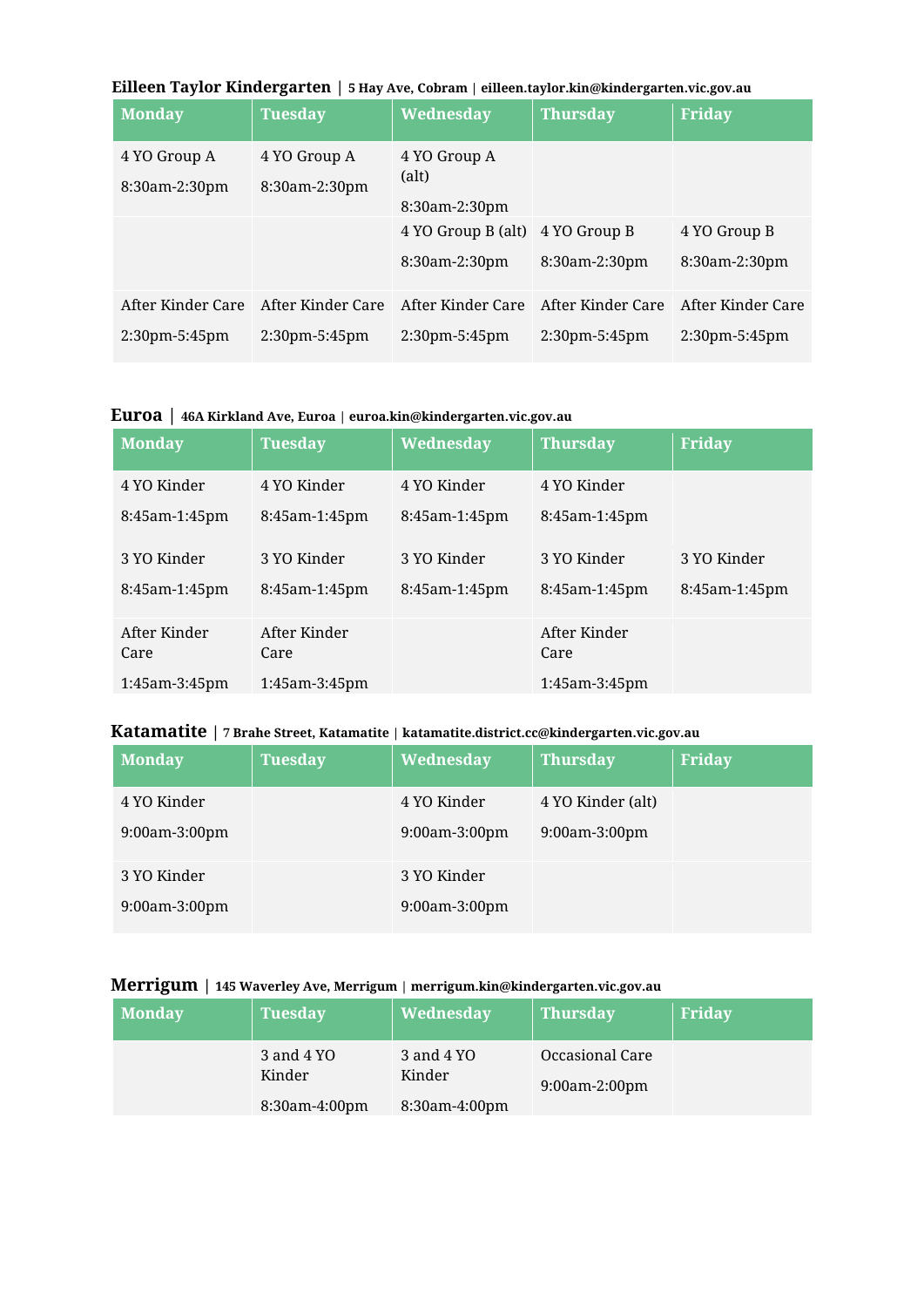|  | Murchison   Watson Street, Murchison   Murchison.outreach.kin@kindergarten.vic.gov.au |  |
|--|---------------------------------------------------------------------------------------|--|
|--|---------------------------------------------------------------------------------------|--|

| <b>Monday</b>   | <b>Tuesday</b> | Wednesday     | <b>Thursday</b> | <b>Friday</b>    |
|-----------------|----------------|---------------|-----------------|------------------|
| Occasional Care | 4 YO Kinder    | 4 YO Kinder   | 4 YO Kinder     | 3 YO Kinder      |
| 8:30am-1:30pm   | 8:30am-1:30pm  | 8:30am-1:30pm | 8:30am-1:30pm   | $8:30$ am-1:30pm |

## **Nagambie | 16 Vale Street, Nagambie | nagambie@grpsa.com.au**

| <b>Monday</b>                                | <b>Tuesday</b>                  | Wednesday                          | <b>Thursday</b>                                       | <b>Friday</b>                   |
|----------------------------------------------|---------------------------------|------------------------------------|-------------------------------------------------------|---------------------------------|
| 3 and 4 YO<br>Kinder<br>$9:00$ am- $3:00$ pm |                                 | 3 and 4 YO Kinder<br>9:00am-3:00pm | 3 and 4 YO<br>Kinder<br>$9:00$ am- $3:00$ pm<br>(alt) |                                 |
|                                              | 3 YO Kinder<br>9:00am-3:00pm    |                                    | 3 YO Kinder<br>9:00am-3:00pm<br>(alt)                 | 3 YO Kinder<br>9:00am-3:00pm    |
| Long Day Care<br>7:00am-6pm                  | Long Day Care<br>7:00am- 6:00pm | Long Day Care<br>7:00am- 6:00pm    | Long Day Care<br>7:00am-6:00pm                        | Long Day Care<br>7:00am- 6:00pm |

## **Nathalia | 25 Harcourt Street, Nathalia | Nathalia.kin@kindergarten.vic.gov.au**

| <b>Monday</b>                            | <b>Tuesday</b>                           | Wednesday                                | <b>Thursday</b>                          | Friday                                   |
|------------------------------------------|------------------------------------------|------------------------------------------|------------------------------------------|------------------------------------------|
| 4 YO Kinder<br>$9:00am-2:00pm$           | 4 YO Kinder<br>$9:00$ am-2:00pm          |                                          | 4 YO Kinder<br>$9:00$ am-2:00pm          |                                          |
|                                          |                                          | 3 YO Kinder<br>$9:00$ am-2:00pm          |                                          | 3 YO Kinder<br>$9:00$ am-2:00pm          |
| After Kinder<br>Care<br>$2:00$ pm-4:00pm | After Kinder<br>Care<br>$2:00$ pm-4:00pm | After Kinder<br>Care<br>$2:00$ pm-4:00pm | After Kinder<br>Care<br>$2:00$ pm-4:00pm | After Kinder<br>Care<br>$2:00$ pm-4:00pm |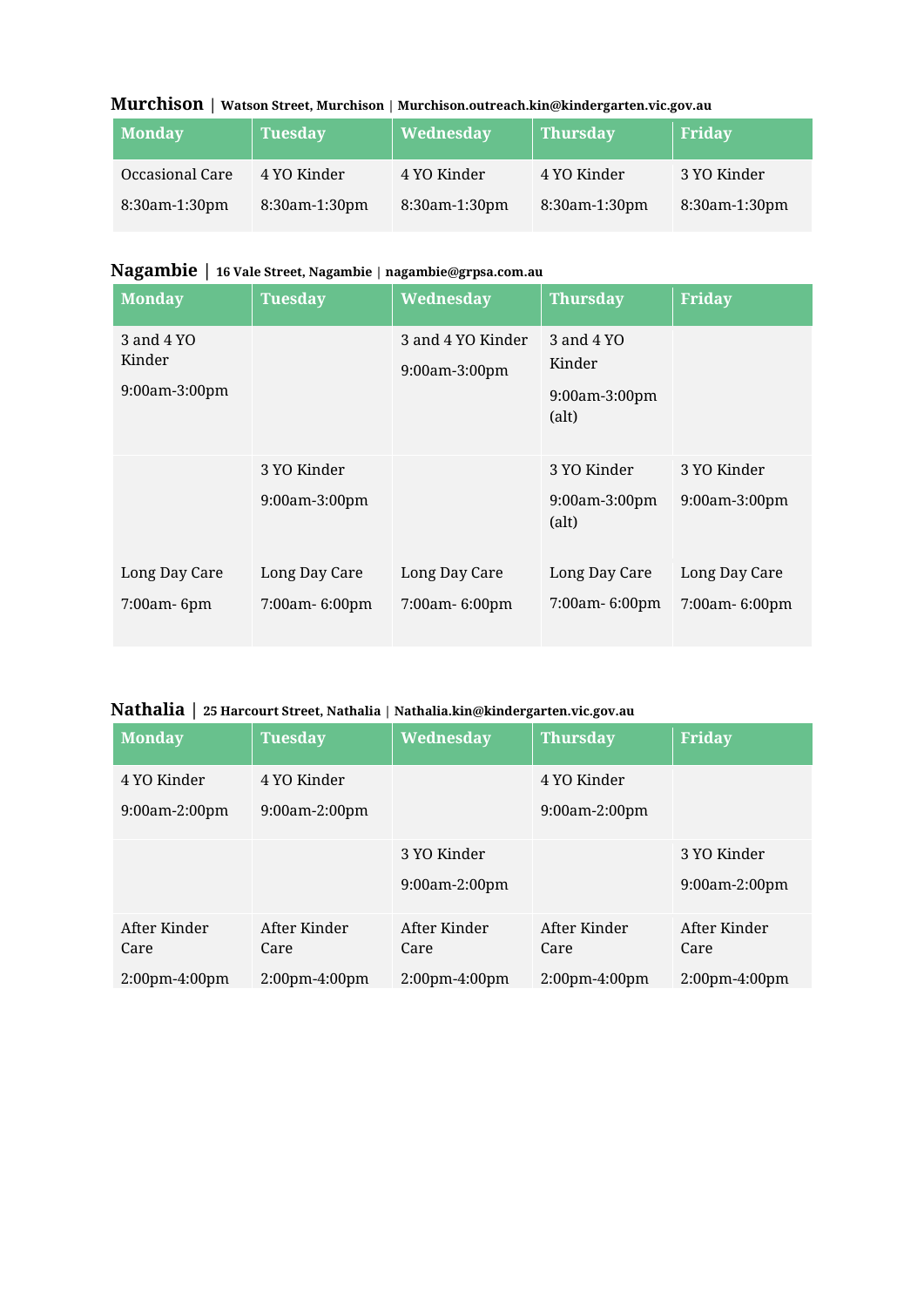| <b>Monday</b> | <b>Tuesday</b> | Wednesday      | <b>Thursday</b> | <b>Friday</b>    |
|---------------|----------------|----------------|-----------------|------------------|
| 4 YO Kinder   | 4 YO Kinder    | 4 YO Kinder    |                 |                  |
| 8:45am-2:45pm | 8:45am-2:45pm  | 8:45am-11:45am |                 |                  |
|               |                |                | 3 YO Kinder     | 3 YO Kinder      |
|               |                |                | $9:00am-2:00pm$ | $9:00am-2:00pm$  |
| Long Day Care | Long Day Care  | Long Day Care  | Long Day Care   | Long Day Care    |
| 6:30am-5:30pm | 6:30am-5:30pm  | 6:30am-5:30pm  | 6:30am-5:30pm   | $6:30$ am-5:30pm |

### **Punt Road | 39-41 Punt Road, Cobram | bree@grpsa.com.au**

## **Strathmerton | Butt Street, Strathmerton | strathmerton.kin@kindergarten.vic.gov.au**

| <b>Monday</b>   | <b>Tuesday</b> | Wednesday     | <b>Thursday</b> | Friday |
|-----------------|----------------|---------------|-----------------|--------|
| 4 YO Kinder     | 4 YO Kinder    |               | 4 YO Kinder     |        |
| $9:00am-2:00pm$ | 9:00am-2:00pm  |               | 9:00am-2:00pm   |        |
|                 |                | 3 YO Kinder   |                 |        |
|                 |                | 9:00am-2:00pm |                 |        |

### **Toolamba | 69-77 Wren Street, Toolamba | toolamba.kin@kindergarten.vic.gov.au**

| <b>Monday</b>        | <b>Tuesday</b>       | Wednesday            | <b>Thursday</b>      | Friday               |
|----------------------|----------------------|----------------------|----------------------|----------------------|
| 4 YO Kinder          | 4 YO Kinder          |                      | 4 YO Kinder          |                      |
| 9:00am-2:00pm        | 9:00am-2:00pm        |                      | 9:00am-2:00pm        |                      |
| 3 YO Kinder          |                      | 3 YO Kinder          |                      |                      |
| 9:00am-2:00pm        |                      | $9:00$ am-2:00pm     |                      |                      |
| After Kinder<br>Care | After Kinder<br>Care | After Kinder<br>Care | After Kinder<br>Care |                      |
| 2:00pm-3:00pm        | 2:00pm-3:00pm        | 2:00pm-3:00pm        | 2:00pm-3:00pm        |                      |
|                      | Occasional Care      | Occasional Care      |                      | Occasional Care      |
|                      | $9:00am-3:00pm$      | $9:00$ pm $-3:00$ pm |                      | $9:00$ am- $3:00$ pm |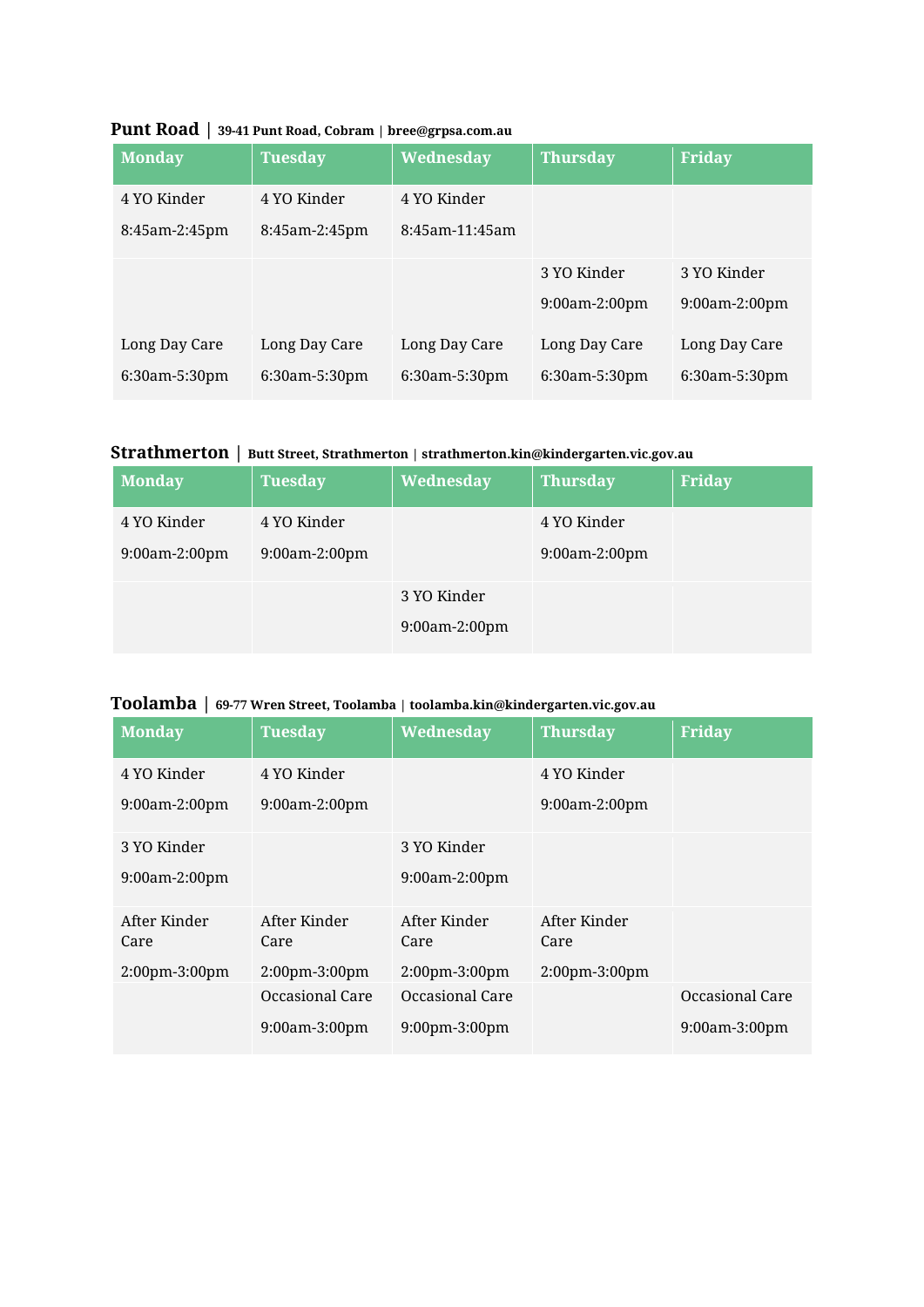### **Tungamah | Middleton Street, Tungmah | tungamah.and.district.kin@kindergarten.vic.gov.au**

| <b>Monday</b> | <b>Tuesday</b>               | Wednesday | <b>Thursday</b>      | Friday |
|---------------|------------------------------|-----------|----------------------|--------|
|               | 4 YO Kinder<br>8:30am-4:00pm |           | 3 and 4 YO<br>Kinder |        |
|               |                              |           | 8:30am-4:00pm        |        |

### **Undera | Anderson Street, Undera | undera.kin@kindergarten.vic.gov.au**

| <b>Monday</b> | <b>Tuesday</b>       | Wednesday                    | <b>Thursday</b> | Friday |
|---------------|----------------------|------------------------------|-----------------|--------|
|               | 3 and 4 YO<br>Kinder | 4 YO Kinder<br>8:30am-4:00pm |                 |        |
|               | 8:30am-4:00pm        |                              |                 |        |

### **Violet Town | 8 Hyacinth Street, Violet Town | violet.town.kin@kindergarten.vic.gov.au**

| <b>Monday</b>         | <b>Tuesday</b>        | Wednesday             | <b>Thursday</b>       | <b>Friday</b> |
|-----------------------|-----------------------|-----------------------|-----------------------|---------------|
| Before Kinder<br>Care | Before Kinder<br>Care | Before Kinder<br>Care | Before Kinder<br>Care |               |
| $8:30$ am-9:00am      | $8:30$ am-9:00am      | $8:30$ am-9am         | $8:30$ am-9:00am      |               |
| 4 YO Kinder           |                       | 4 YO Kinder           |                       | 4 YO Kinder   |
| 9:00am-2:00pm         |                       | 9:00am-2:00pm         |                       | 9:00am-2:00pm |
| 3 YO Kinder           | 3 YO Kinder           |                       | 3 YO Kinder           |               |
| 9:00am-2:00pm         | 9:00am-2:00pm         |                       | 9:00am-2:00pm         |               |
|                       | Child Care            | Child Care            | Child Care            |               |
|                       | 8:30am-5:30pm         | 8:30am-5:30pm         | 8:30am-5:30pm         |               |